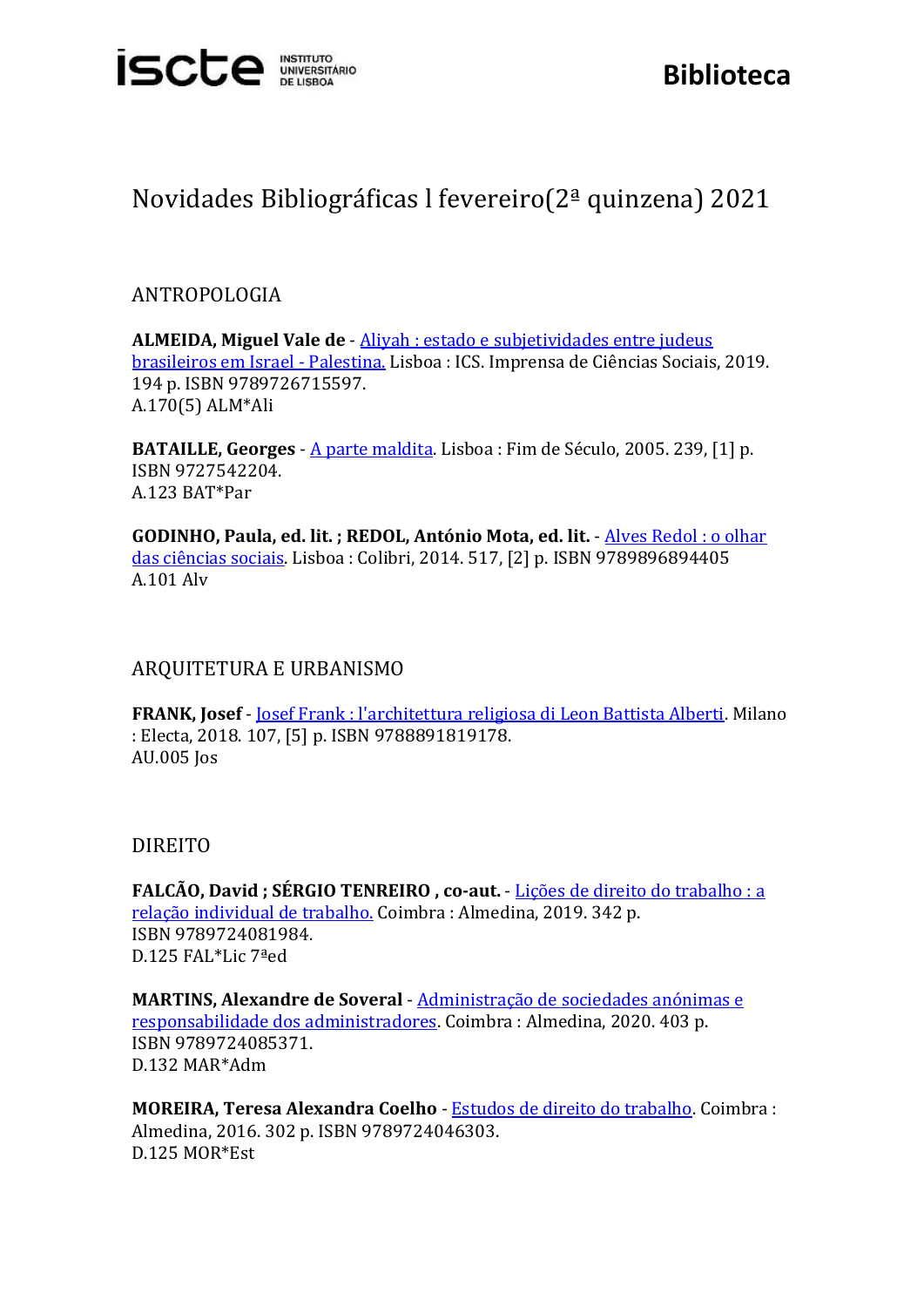

ECONOMIA

**BINMORE, Ken** - [Rational decisions.](https://catalogo.biblioteca.iscte-iul.pt/cgi-bin/koha/opac-detail.pl?biblionumber=108593) Princeton : Princeton University Press, 2009. XII, 200 p. ISBN 9780691149899. E.111.5 BIN\*Rat

**BOERI, Tito ; OURS, Jan van, co-aut.** - [The economics of imperfect labor markets.](https://catalogo.biblioteca.iscte-iul.pt/cgi-bin/koha/opac-detail.pl?biblionumber=108555)  Princeton : Princeton University Press, 2013. XXV, 434 p. ISBN 9780691158938. E.190 BOE\*Eco

**CAHUC, Pierre ; CARCILLO, Stéphane, co-aut. ; ZYLBERBERG, André, co-aut.** - [Labor economics.](https://catalogo.biblioteca.iscte-iul.pt/cgi-bin/koha/opac-detail.pl?biblionumber=108579) Cambridge : The MIT Press, 2014. XXXI, 1043 p. ISBN 9780262027700. E.190 CAH\*Lab

**FEDELI, Valeria, e outros** - [EU regional and urban policy : innovations and](https://catalogo.biblioteca.iscte-iul.pt/cgi-bin/koha/opac-detail.pl?biblionumber=108093)  [experiences from the 2014-2020 programming period.](https://catalogo.biblioteca.iscte-iul.pt/cgi-bin/koha/opac-detail.pl?biblionumber=108093) Cham : Springer, 2020. 87 p. ISBN 9783030345747. E.200 FED\*EU

**GONZÁLEZ-LÓPEZ, Manuel, ed. lit. ; ASHEIM, Bjorn T., ed. lit.** - [Regions and](https://catalogo.biblioteca.iscte-iul.pt/cgi-bin/koha/opac-detail.pl?biblionumber=108591)  [innovation policies in Europe.](https://catalogo.biblioteca.iscte-iul.pt/cgi-bin/koha/opac-detail.pl?biblionumber=108591) Cheltenham : Edward Elgar, 2020. 280 p. ISBN 9781789904154. E.200 Reg,8

**ISAKSEN, Arne, ed. lit. ; MARTIN, Roman, ed. lit. ; TRIPPL, Michaela, ed. lit.** - [New avenues for regional innovation systems : theoretical advances, empirical](https://catalogo.biblioteca.iscte-iul.pt/cgi-bin/koha/opac-detail.pl?biblionumber=108454)  [cases and policy lessons.](https://catalogo.biblioteca.iscte-iul.pt/cgi-bin/koha/opac-detail.pl?biblionumber=108454) Cham : Springer, 2018. 295 p. ISBN 9783030100896. E.200 New

**MOSCATI, Ivan** - [Measuring utility : from the marginal revolution to behavioral](https://catalogo.biblioteca.iscte-iul.pt/cgi-bin/koha/opac-detail.pl?biblionumber=108481)  [economics.](https://catalogo.biblioteca.iscte-iul.pt/cgi-bin/koha/opac-detail.pl?biblionumber=108481) Oxford : Oxford University Press, 2019. 326 p. ISBN 9780199372775. E.111 MOS\*Mea

**POSTONE, Moishe - Time, labor and social domination : a reinterpretation of** [Marx´s critical theory.](https://catalogo.biblioteca.iscte-iul.pt/cgi-bin/koha/opac-detail.pl?biblionumber=107826) Cambridge : Cambridge University Press, 1993. XII, 424 p. ISBN 0521391571. E.112 POS\*Tim

**SUNSTEIN, Cass R.** - [The cost-benefit revolution.](https://catalogo.biblioteca.iscte-iul.pt/cgi-bin/koha/opac-detail.pl?biblionumber=108431) Cambridge : The MIT Press, 2018. IX, 241 p. ISBN 9780262538015. E.191 SUN\*Cos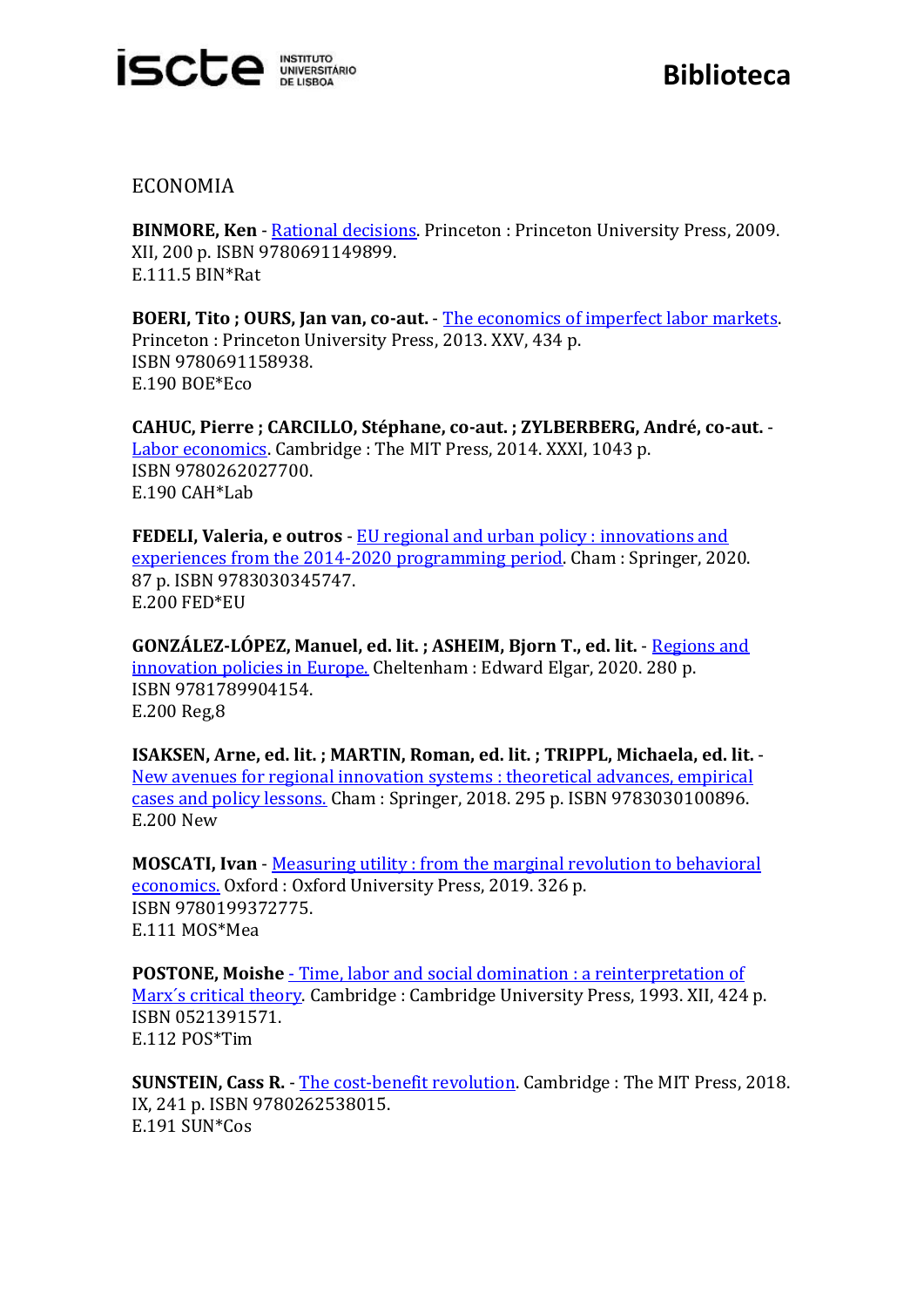

**Biblioteca**

**TOL, Richard S. J**. - [Climate economics : economic analysis of climate, climate](https://catalogo.biblioteca.iscte-iul.pt/cgi-bin/koha/opac-detail.pl?biblionumber=108475)  [change and climate policy.](https://catalogo.biblioteca.iscte-iul.pt/cgi-bin/koha/opac-detail.pl?biblionumber=108475) Cheltenham : Edward Elgar, 2019. XX, 233 p. ISBN 9781786435095. E.204 TOL\*Cli

GESTÃO

**BENDER, Ruth** - [Corporate financial strategy.](https://catalogo.biblioteca.iscte-iul.pt/cgi-bin/koha/opac-detail.pl?biblionumber=108784) London : Routledge, 2014. XVIII, 390 p. ISBN 9780415640411. G.160 BEN\*Cor

**CHESBROUGH, Henry, ed. lit. ; VANHAVERBEKE, Wim, ed. lit. ; WEST, Joel, ed. lit.** - [New frontiers in open innovation.](https://catalogo.biblioteca.iscte-iul.pt/cgi-bin/koha/opac-detail.pl?biblionumber=108480) Oxford : Oxford University Press, 2017. XXI, 344 p. ISBN 978019880399. G.112 New

**DESSLER, Gary** - [Fundamentals of human resource management.](https://catalogo.biblioteca.iscte-iul.pt/cgi-bin/koha/opac-detail.pl?biblionumber=108434) Harlow : Pearson, 2020. 621 p. G.170 DES\*Fun

**DRURY, Colin** - [Cost and management accounting.](https://catalogo.biblioteca.iscte-iul.pt/cgi-bin/koha/opac-detail.pl?biblionumber=108441) Boston : Cengage, 2018. XVII, 257 p. ISBN 9781473749054. G.164 DRU\*Cos

**GARRISON, Ray H. ; NOREEN, Eric W., co-aut. ; BREWER, Peter C., co-aut.** - [Managerial accounting.](https://catalogo.biblioteca.iscte-iul.pt/cgi-bin/koha/opac-detail.pl?biblionumber=108472) New York : McGraw-Hill, 2021. XXXI, 798 p. ISBN 9781260575682. G.174 GAR\*Man 17ªed

**LADKIN, Donna** - [Rethinking leadership : a new look at old leadership questions.](https://catalogo.biblioteca.iscte-iul.pt/cgi-bin/koha/opac-detail.pl?biblionumber=108844) Cheltenham : Edward Elgar, 2010. 202 p. ISBN 9780857931313. G.175 LAD\*Ret

**MERCHANT, Kenneth A. ; VAN DER STEDE, Wim A., co-aut.** - [Management](https://catalogo.biblioteca.iscte-iul.pt/cgi-bin/koha/opac-detail.pl?biblionumber=108461)  [control systems : performance measurement, evaluation and incentives.](https://catalogo.biblioteca.iscte-iul.pt/cgi-bin/koha/opac-detail.pl?biblionumber=108461) Harlow : Pearson, 2017. XVIII, 773 p. ISBN 9781292110554. G.167 MER\*Man 4ªed

**ROLNIK, Raquel** - [A guerra dos lugares : a colonização da terra e da moradia na](https://catalogo.biblioteca.iscte-iul.pt/cgi-bin/koha/opac-detail.pl?biblionumber=108841)  [era das finanças.](https://catalogo.biblioteca.iscte-iul.pt/cgi-bin/koha/opac-detail.pl?biblionumber=108841) São Paulo : Boitempo, 2019. 463 p. ISBN 9878575596685. G.161 ROL\*Gue

**SAUNDERS, Mark N. K. ; LEWIS, Philip, co-aut. ; THORNHILL, Adrian, co-aut.** - [Research methods for business students.](https://catalogo.biblioteca.iscte-iul.pt/cgi-bin/koha/opac-detail.pl?biblionumber=108444) Harlow : Pearson , 2019. XXXIII, 833 p. ISBN 9781292208787. G.110 SAU\*Res 8ªed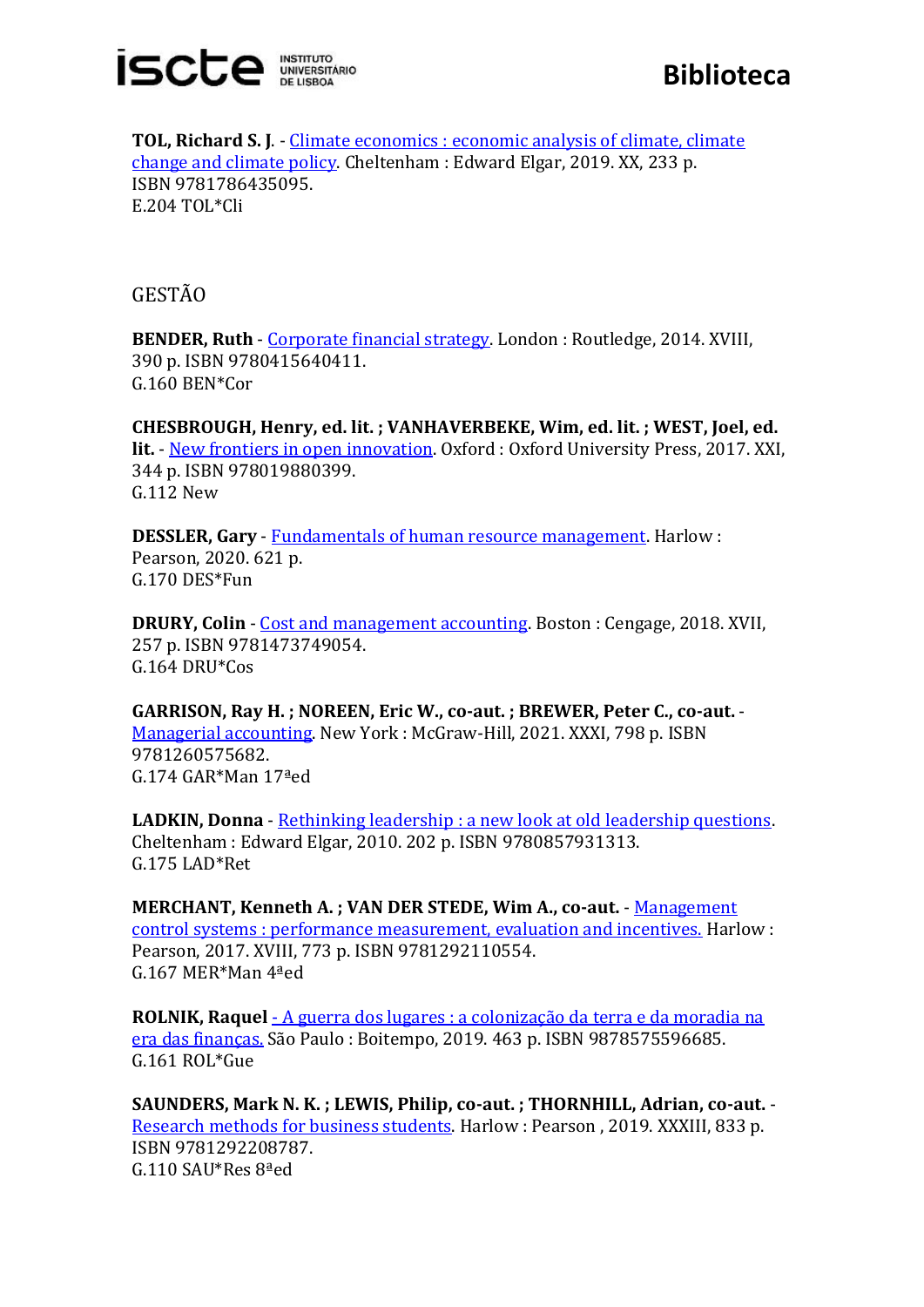

**SZKUDLAREK, Betina, ed. lit., e outros** - [The Sage handbook of contemporary](https://catalogo.biblioteca.iscte-iul.pt/cgi-bin/koha/opac-detail.pl?biblionumber=108198)  [cross-cultural management .](https://catalogo.biblioteca.iscte-iul.pt/cgi-bin/koha/opac-detail.pl?biblionumber=108198) Thousand Oaks : Sage, 2020. XXX, 564 p. ISBN 9781526441324. G.112 Sag

HISTÓRIA

**BRANDÃO, Fernando de Castro** - [Salazar : faces de um estadista.](https://catalogo.biblioteca.iscte-iul.pt/cgi-bin/koha/opac-detail.pl?biblionumber=107831) [S.L.] : Sítio do Livro, 2020. 672 p. ISBN 9789898867902. H.101 BRA\*Sal

MÉTODOS QUANTITATIVOS

**TEMPL, Matthias** - [Simulation for Data Science with R : harness actionable](https://catalogo.biblioteca.iscte-iul.pt/cgi-bin/koha/opac-detail.pl?biblionumber=108026)  [insights from your data with computational statistics and simulations using R.](https://catalogo.biblioteca.iscte-iul.pt/cgi-bin/koha/opac-detail.pl?biblionumber=108026) Birminghan : Packt Publishing, 2016. VI, 379 p. ISBN 9781785881169. MQ.124 TEM\*Sim

PSICOLOGIA

**DEAUX, Kay, ed. lit. ; SNYDER, Mark, ed. lit**. - [The Oxford handbook of](https://catalogo.biblioteca.iscte-iul.pt/cgi-bin/koha/opac-detail.pl?biblionumber=108582)  [personality and social psychology.](https://catalogo.biblioteca.iscte-iul.pt/cgi-bin/koha/opac-detail.pl?biblionumber=108582) New York : Oxford University Press, 2019. XV, 972 p. ISBN 9780190224837. PS.120 Oxf,3 2ªed

SOCIOLOGIA

**ATKINSON, Will** - [The class structure of capitalist societies.](https://catalogo.biblioteca.iscte-iul.pt/cgi-bin/koha/opac-detail.pl?biblionumber=108205) London : Routledge, 2020. v. ISBN 9781138342538. - 210 p. S.142 ATK\*Cla v.1

**BACHE, Ian ; REARDON, Louise, co-aut.** - [The politics and policy of wellbeing :](https://catalogo.biblioteca.iscte-iul.pt/cgi-bin/koha/opac-detail.pl?biblionumber=108565)  [understanding the rise and significance of a new agenda.](https://catalogo.biblioteca.iscte-iul.pt/cgi-bin/koha/opac-detail.pl?biblionumber=108565) Cheltenham : Edward Elgar, 2016. IX, 186 p. ISBN 9781783479344. S.205 BAC\*Pol

**BERNITZ, Ulf, ed. lit. , e outros** - [Bridging the prosperity Gap in the EU : the social](https://catalogo.biblioteca.iscte-iul.pt/cgi-bin/koha/opac-detail.pl?biblionumber=108474)  [challenge ahead.](https://catalogo.biblioteca.iscte-iul.pt/cgi-bin/koha/opac-detail.pl?biblionumber=108474) Cheltenham : Edward Elgar, 2018. XII, 247 p. ISBN 978178643665. S.143 Bri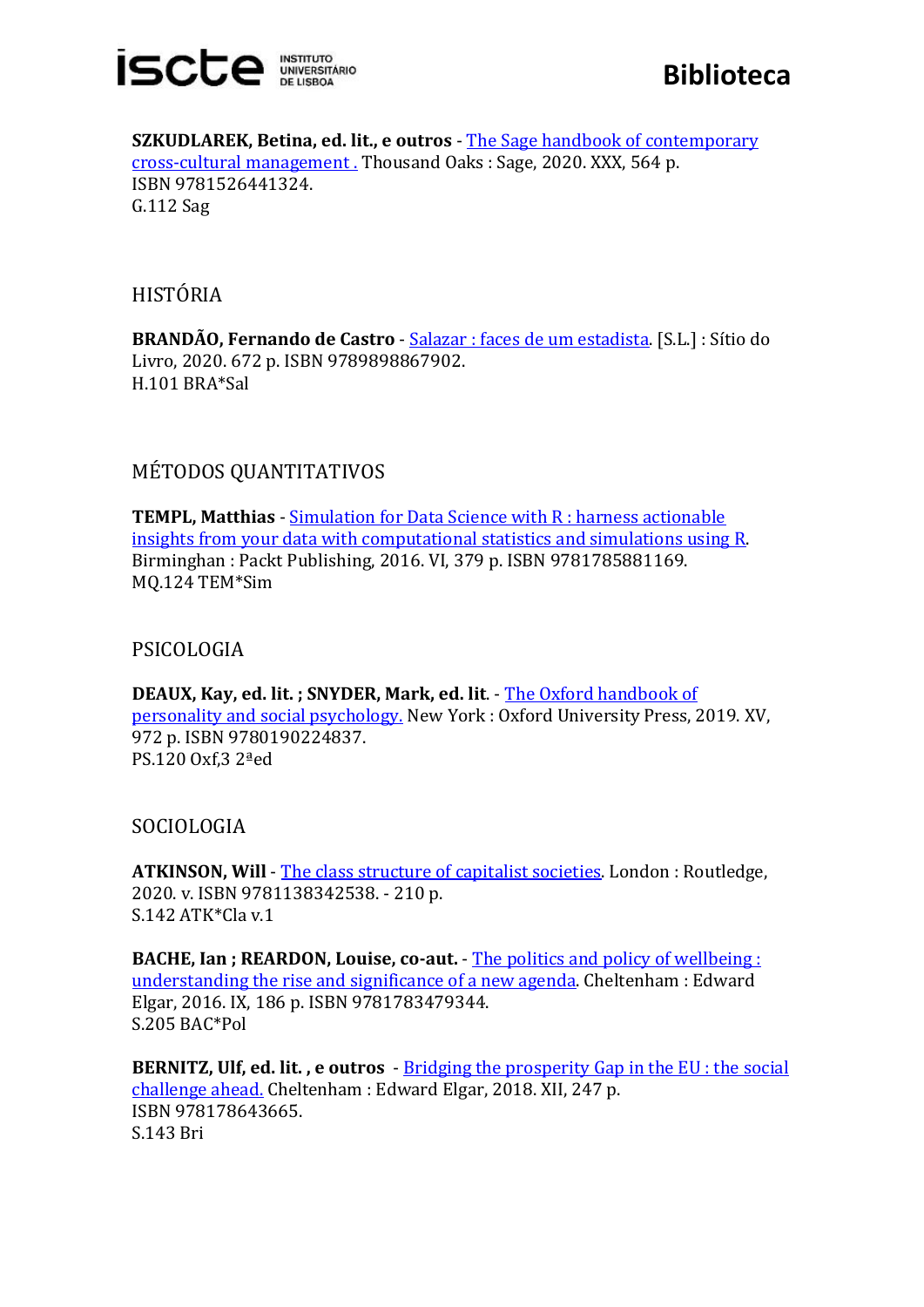

**BOVENS, Mark ; WILLE, Anchrit, co-aut.** - [Diploma democracy : the rise of](https://catalogo.biblioteca.iscte-iul.pt/cgi-bin/koha/opac-detail.pl?biblionumber=108478)  [political meritocracy.](https://catalogo.biblioteca.iscte-iul.pt/cgi-bin/koha/opac-detail.pl?biblionumber=108478) Oxford : Oxford University Press, 2017. 232 p. ISBN 9780198790631. S.191 BOV\*Dip

**BRYANT, Antony** - [The varieties of grounded theory.](https://catalogo.biblioteca.iscte-iul.pt/cgi-bin/koha/opac-detail.pl?biblionumber=108448) London : Sage, 2019. VII, 140 p. ISBN 9781526474315. S.113 BRY\*Var

**DAVID J. , ed. lit., e outros** - [European social democracy during the global](https://catalogo.biblioteca.iscte-iul.pt/cgi-bin/koha/opac-detail.pl?biblionumber=108569)  [economic crisis : renovation or resignation?.](https://catalogo.biblioteca.iscte-iul.pt/cgi-bin/koha/opac-detail.pl?biblionumber=108569) Manchester : Manchester University Press, 2014. XII, 285 p. ISBN 9780719091957. S.191 Eur,7

**JASPER, James M. ; YOUNG, Michael P., co-aut. ; ZUERN, Elke, co-aut.** - [Public](https://catalogo.biblioteca.iscte-iul.pt/cgi-bin/koha/opac-detail.pl?biblionumber=108477)  [characters : the politics of reputation and blame.](https://catalogo.biblioteca.iscte-iul.pt/cgi-bin/koha/opac-detail.pl?biblionumber=108477) New York : Oxford University Press, 2020. XIV, 305 p. ISBN 9780190050047. S.191 JAS\*Pub

**KRASTEV, Ivan ; HOLMES, Stephen, co-aut**. - [The light that failed : a reckoning.](https://catalogo.biblioteca.iscte-iul.pt/cgi-bin/koha/opac-detail.pl?biblionumber=108562) London : Penguin Books, 2019. 246 p. ISBN 9780141988108. S.191 KRA\*Lig

**LANE, Jeffrey** - [The digital street.](https://catalogo.biblioteca.iscte-iul.pt/cgi-bin/koha/opac-detail.pl?biblionumber=108473) Oxford : Oxford University Press, 2019. XVII, 239 p. ISBN 9780199381272. S.133.2 LAN\*Dig

**MIGNOLO, Walter D., ed. lit. ; ESCOBAR, Arturo, ed. lit**. - [Globalization and the](https://catalogo.biblioteca.iscte-iul.pt/cgi-bin/koha/opac-detail.pl?biblionumber=108194)  [decolonial option.](https://catalogo.biblioteca.iscte-iul.pt/cgi-bin/koha/opac-detail.pl?biblionumber=108194) London : Routledge, 2010. X, 412 p. ISBN 9780415549714. S.143 Glo,3

**MILLER, Toby ; KRAIDY, Marwan M., co-aut.** - [Global media studies.](https://catalogo.biblioteca.iscte-iul.pt/cgi-bin/koha/opac-detail.pl?biblionumber=108508) Cambridge : Polity Press, 2016. VII, 247 p. ISBN 9780745644325. S.133 MIL\*Glo

**RAVITCH, Sharon M. ; CARL, Nicole Mittenfelner, co-aut.** - [Qualitative research :](https://catalogo.biblioteca.iscte-iul.pt/cgi-bin/koha/opac-detail.pl?biblionumber=108463)  [bridging the conceptual, theoretical, and methodological.](https://catalogo.biblioteca.iscte-iul.pt/cgi-bin/koha/opac-detail.pl?biblionumber=108463) Thousand Oaks : Sage, 2021. XXXI, 590 p. ISBN 9781544333816. S.113 RAV\*Qua 2ªed

**ROBERTSON, Alexa** - [Media and politics in globalizing world.](https://catalogo.biblioteca.iscte-iul.pt/cgi-bin/koha/opac-detail.pl?biblionumber=108511) Cambridge: Polity Press, 2015. XIV, 239 p. ISBN 9780745654706. S.133 ROB\*Med

**SCHOLZMAN, Kay Lehman ; BRADY, Henry E., co-aut. ; SIDNEY , co-aut.** - [Unequal and unrepresented : political inequality and the people's voice](https://catalogo.biblioteca.iscte-iul.pt/cgi-bin/koha/opac-detail.pl?biblionumber=108476) in the New [Gilden Age.](https://catalogo.biblioteca.iscte-iul.pt/cgi-bin/koha/opac-detail.pl?biblionumber=108476) Princeton : Princeton University Press, 2018. 330 p.